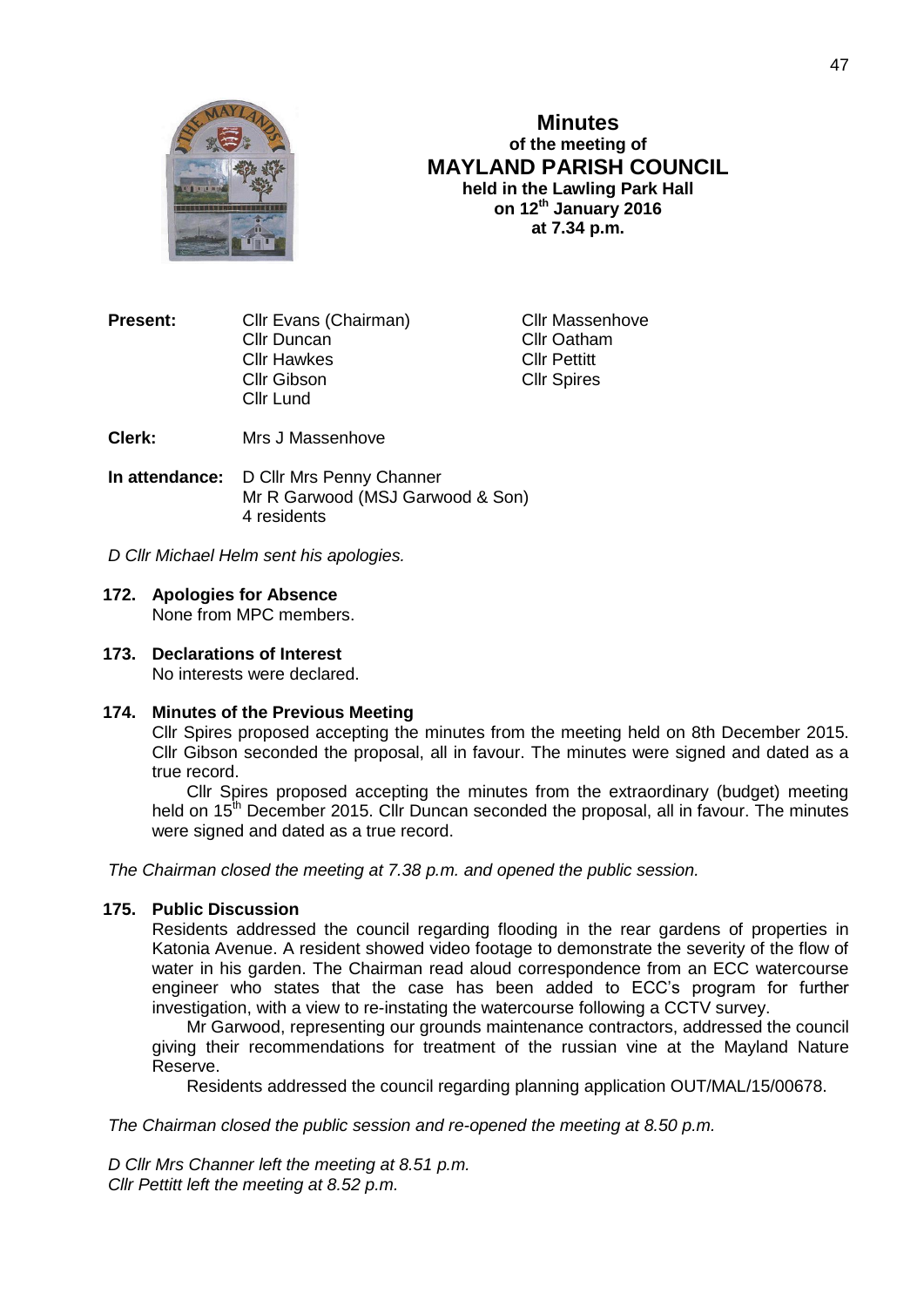### **176. Finance**

Councillors received a list of all payments and receipts approved by the Finance Committee. Cllr Oatham proposed accepting both the payments and receipts. Cllr Massenhove seconded the proposal, all in favour; payments and receipts accepted. These are listed in this month's Finance Committee minutes.

Verification of the bank reconciliations was noted. Bank statements and reconciliations were signed during the Finance Committee meeting.

Quarterly Accounts - Cllr Hawkes proposed accepting the accounts for October – December 2015. Cllr Massenhove seconded the proposal. All in favour.

Audit Arrangements from 2017/18 – The new sector-led body audit regime, which allocates an external auditor to the council, was noted. Councils are required to consider whether they will automatically proceed into the new scheme, or if they wish to opt out. The Chairman proposed that the council does not opt out the new sector-led body audit regime. Cllr Spires seconded the proposal, all in favour. No action required.

#### **177. Planning**

The following application was considered and comment to the Planning Authority agreed: -

#### **RES/MAL/15/01242**

Reserved matters application for the approval of appearance and landscaping. Following approved outline planning permission FULMAL/15/00683.) Vary condition 3 of application OUT/MAL/14/00130 to increase the width of the proposed building by 3.1m.)

Sunnyside Grange Avenue Mayland Essex

Cllr Gibson proposed submitting a response stating that MPC has no objection to this application. The Chairman seconded the proposal. All in favour. Clerk to action.

The following claim for a Certificate of Lawful Development was noted: -

#### **LDP/MAL/15/01354**

Claim for Lawful Development Certificate: Proposed single storey rear extension. 18 North Drive Mayland Essex CM3 6AG

The following decisions made by the local Planning Authority were noted: -

#### **HOUSE/MAL/15/01045**

Single storey lean to roof extension to kitchen at front of building 21 Orchard Drive Mayland Essex CM3 6EP APPROVE

### **FUL/MAL/15/01190**

Demolition of the existing barn and the erection of a new two bedroom bungalow with parking provisions and amenity space. Land At Firth View Steeple Road Mayland Essex REFUSE

The following appeals against MDC's decision to refuse planning permission were noted: -

#### **OUT/MAL/15/00179**

Outline Planning Permission for a residential development comprising up to 150 residential dwellings (Including 30% affordable housing), structural planting and landscaping, informal public open space and childrens play area, surface water attenuation and associated ancillary works, with all matters reserved for future determination with the exception of access.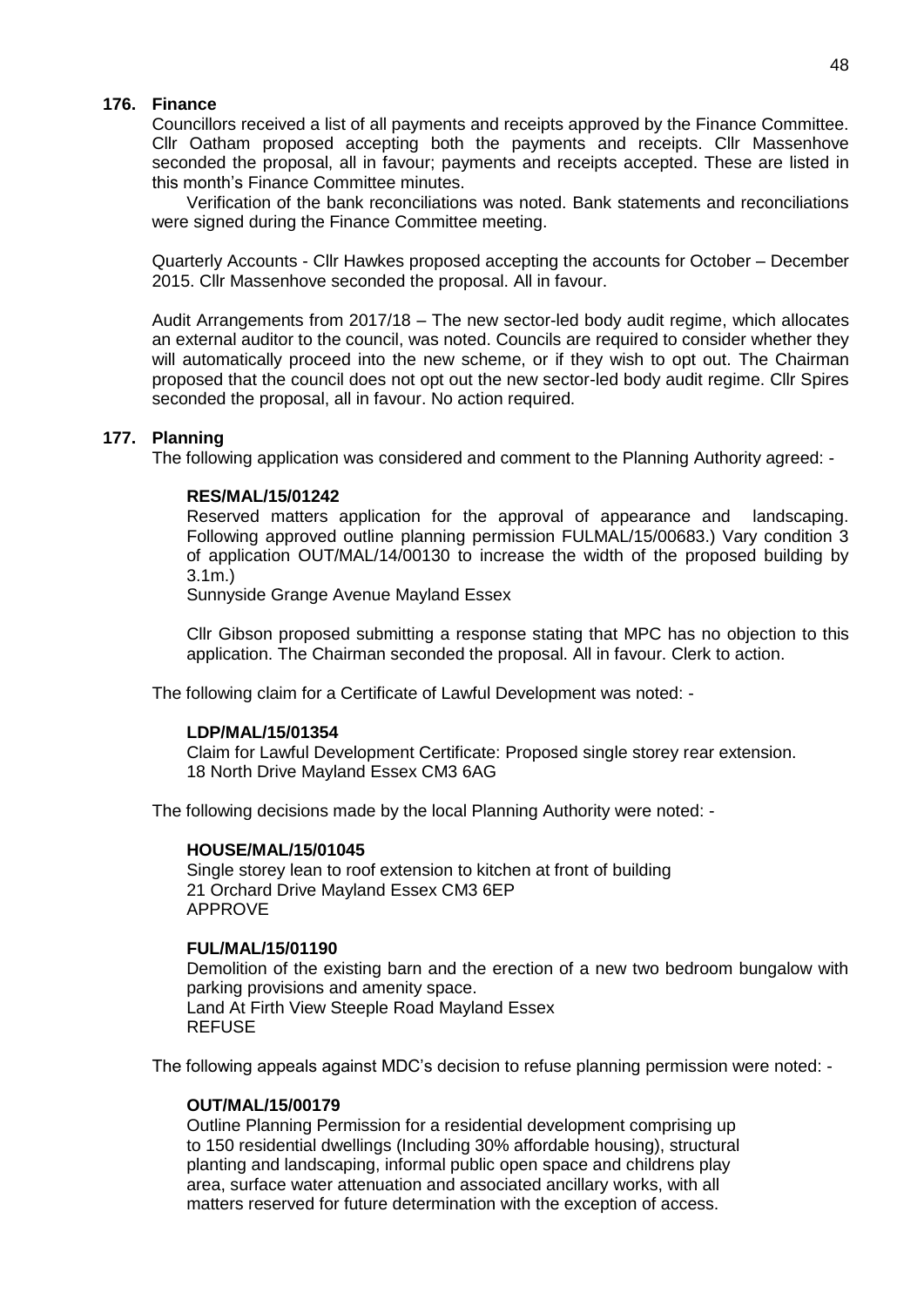Nipsells Farm Lodge Nipsells Chase Mayland Essex

Clerk to forward a copy of MPC's original response to this application to all councillors. An additional meeting may be called to agree any further comment.

### **FUL/MAL/15/00256**

Construction of a detached two storey dwelling, together with associated parking and landscaping

Land Adjacent Whispering Trees Mayland Green Mayland Essex

#### **178. Clerk's Report**

Each Councillor has received an update on matters from the previous meeting.

### **179. Lawling Park Committee** *including Bakersfield, Lawling Playing Field & Dog Walk Area*

Hedge at Lawling Park – Cllr Spires reported on his meeting with the resident at the site. The resident has cut back the original hedge, but not trees planted by the council. He agrees to contact the council in future if he wishes to carry out any work on council land. Cllr Spires recommends that no further action is taken.

It was noted that a letter was sent to all residents of Katonia Avenue whose properties abut Lawling Park informing them that they may not cut back any of the hedge without prior permission from Mayland Parish Council.

Flooding at rear of Katonia Avenue – Residents' comments and information from the ECC's watercourse engineer were considered. It was agreed that, as the matter is being addressed by ECC's expert, the necessary process he proposes should be followed. However, it was suggested that ECC be contacted again to request that the process is brought forward. Clerk to write to ECC watercourse engineer.

Zipline repairs – The Chairman proposed accepting quotations, totalling £785.30, from MDC for replacement of the zipline wire and crossbeam. Cllr Spires seconded the proposal. All in favour. Clerk to action.

Cllr Duncan brought to the council's attention a new area of flooding near to Bakersfield Walk.

#### **180. Neighbourhood Plan Committee**

Each Councillor has received a copy of the minutes from the previous NP meeting.

### **181. Highways**

Cllr Hawkes reported that a number of street name signs have deteriorated to the point that they cannot be read. Clerk to report to MDC.

A resident's suggestion to improve the appearance of Mayland's 'gateway' sign by the addition of a planted trough was noted and the long-term poor condition of the gateway, despite various appeals to Highways, was discussed.

Cllr Oatham raised the issue of the ongoing congestion through Latchingdon. This appears to be due primarily to parking outside the shops which, even when no roadworks are present, causes a backlog beyond the mini roundabout by the church. It is of concern that such congestion is permitted to continue on what is one of only two routes out of the Dengie. Clerk to write to Highways, with a copy to Latchingdon Parish Council.

Cllr Duncan reported that the dropped kerb outside number 20 The Drive is separating from the pavement, as is another in Drake Avenue.

### **182. Parks & Open Spaces** *including George Everitt Memorial Park, Cardnell Brothers Memorial Park Field & Mayland Nature Reserve*

Treatment of the russian vine at the Mayland Nature Reserve was discussed. Cllr Hawkes proposed taking our contractor's advice, i.e. additional clearing of the nature reserve around